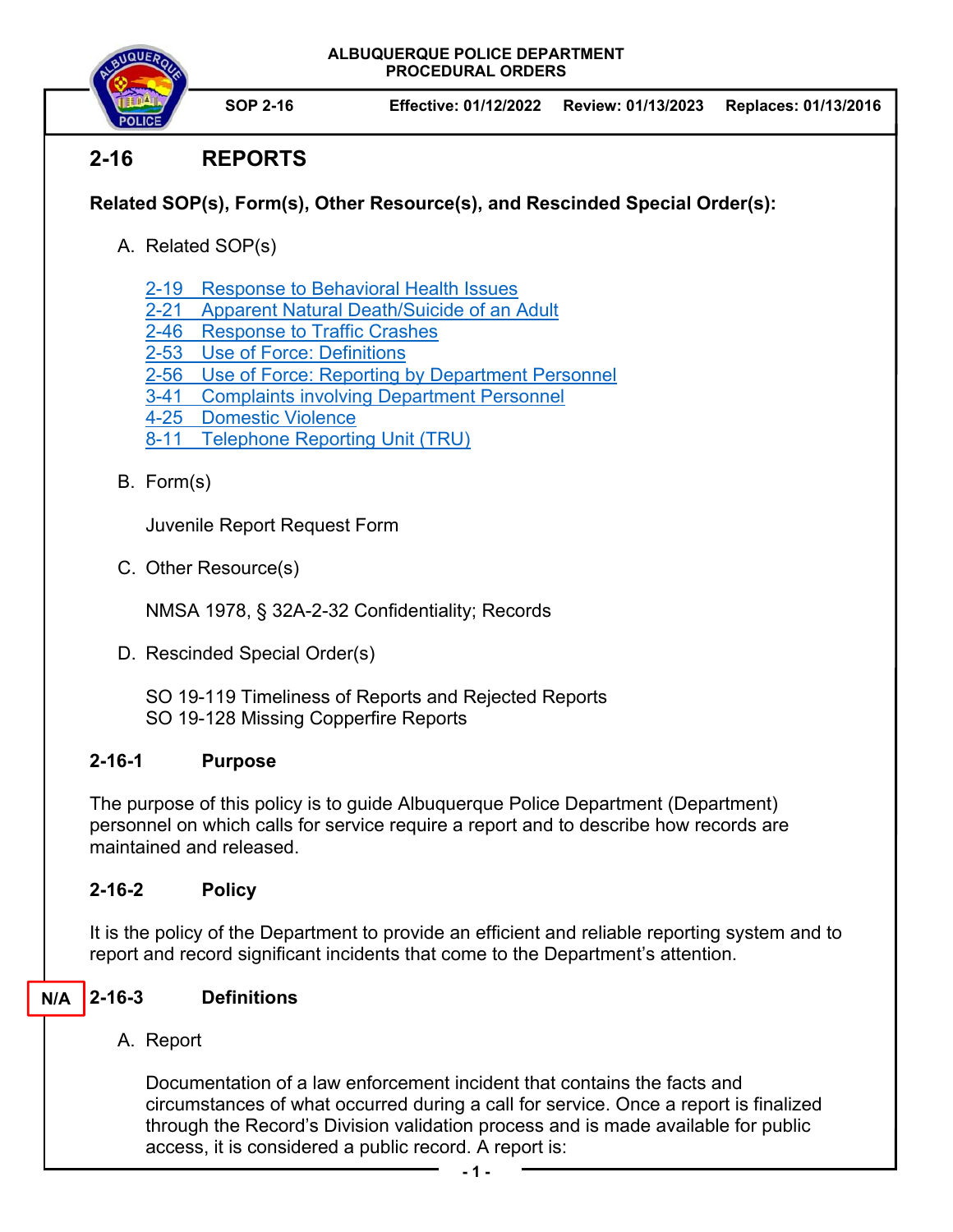

A. Department supervisors shall: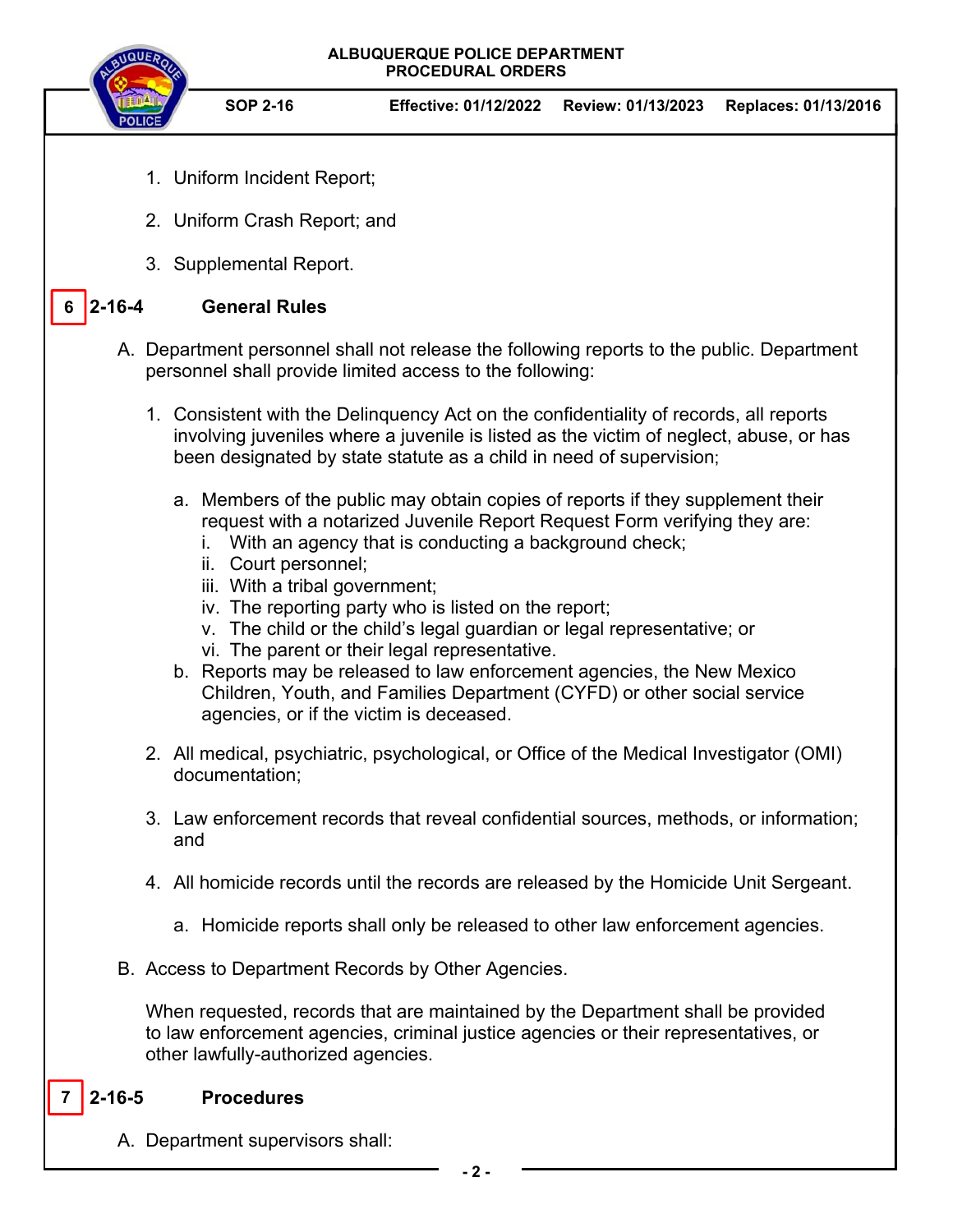| <b>ISUEF</b> | ALBUQUERQUE POLICE DEPARTMENT<br><b>PROCEDURAL ORDERS</b>                                                                                                                                                                                                                                                                                                                                                                     |                                                                                                                                                                                                                                                                                                                                                                                                                                                                                                                                                                                                                                                                                                                                                                                                                                                                                                                                                                                                                                                                                                                                                                                                                                                                                                                                                                                                                                                                                                                                                                                                                                                                                                                                                                                                                                                                                                                                                                                                                                                                                         |                    |                      |
|--------------|-------------------------------------------------------------------------------------------------------------------------------------------------------------------------------------------------------------------------------------------------------------------------------------------------------------------------------------------------------------------------------------------------------------------------------|-----------------------------------------------------------------------------------------------------------------------------------------------------------------------------------------------------------------------------------------------------------------------------------------------------------------------------------------------------------------------------------------------------------------------------------------------------------------------------------------------------------------------------------------------------------------------------------------------------------------------------------------------------------------------------------------------------------------------------------------------------------------------------------------------------------------------------------------------------------------------------------------------------------------------------------------------------------------------------------------------------------------------------------------------------------------------------------------------------------------------------------------------------------------------------------------------------------------------------------------------------------------------------------------------------------------------------------------------------------------------------------------------------------------------------------------------------------------------------------------------------------------------------------------------------------------------------------------------------------------------------------------------------------------------------------------------------------------------------------------------------------------------------------------------------------------------------------------------------------------------------------------------------------------------------------------------------------------------------------------------------------------------------------------------------------------------------------------|--------------------|----------------------|
|              | <b>SOP 2-16</b>                                                                                                                                                                                                                                                                                                                                                                                                               | <b>Effective: 01/12/2022</b>                                                                                                                                                                                                                                                                                                                                                                                                                                                                                                                                                                                                                                                                                                                                                                                                                                                                                                                                                                                                                                                                                                                                                                                                                                                                                                                                                                                                                                                                                                                                                                                                                                                                                                                                                                                                                                                                                                                                                                                                                                                            | Review: 01/13/2023 | Replaces: 01/13/2016 |
| N/A<br>N/A   | submitting them electronically; and<br>B. Department personnel shall:<br>1. Complete a Uniform Incident Report for:<br>d. Attempted suicides;<br>additional duties);<br>g. All child abuse or neglect incidents;<br>İ.<br>involved in abortion services;<br>agencies.<br>When Department personnel:<br>j.<br>of another person;<br>and additional duties);<br>Use of Force: Definitions; or<br>k. When evidence is collected; | 1. Review reports completed by their subordinates before approving and<br>2. Ensure that any paper Uniform Incident Reports, Uniform Crash Reports, or<br>associated documentation have the Computer-Aided Dispatch (CAD) and case<br>numbers on the document prior to them being submitted to Central Records.<br>a. All felony, misdemeanor, and petty misdemeanor crimes;<br>b. Traffic offenses involving physical arrest, or protective custody;<br>c. Any incident or warrant service resulting in an arrest;<br>e. Contact with an individual exhibiting a behavioral health disorder or behavioral<br>health crisis, consistent with SOP Response to Behavioral Health Issues (refer<br>to SOP Response to Behavioral Health Issues for sanction classifications and<br>f. Apparent natural death or suicide calls for services, consistent with SOP<br>Apparent Natural Death/Suicide of an Adult;<br>h. All domestic violence incidents, consistent with SOP Domestic Violence;<br>All incidents involving abortion clinics and/or incidents involving any persons<br>Department personnel shall forward a copy of the Uniform Incident Report to<br>the Criminal Intelligence Unit for analysis and coordination with federal<br>i. Discharge a firearm other than during training or for recreation;<br>ii. Take an action that results in or is alleged to have resulted in injury or death<br>iii. Apply force through the use of a lethal or less-lethal weapon, consistent with<br>SOP Use of Force: Reporting by Department Personnel (refer to SOP Use<br>of Force: Reporting by Department Personnel for sanction classifications<br>iv. Apply weaponless, physical force at a level of force that is defined in SOP<br>v. Point their firearm at an individual. Department personnel shall complete the<br>appropriate force reporting documentation, consistent with SOP Use of<br>Force Reporting by Department Personnel.<br>1. Department personnel do not need to complete a Uniform Incident<br>Report when they point their firearm at a low-ready position. |                    |                      |
|              |                                                                                                                                                                                                                                                                                                                                                                                                                               |                                                                                                                                                                                                                                                                                                                                                                                                                                                                                                                                                                                                                                                                                                                                                                                                                                                                                                                                                                                                                                                                                                                                                                                                                                                                                                                                                                                                                                                                                                                                                                                                                                                                                                                                                                                                                                                                                                                                                                                                                                                                                         |                    |                      |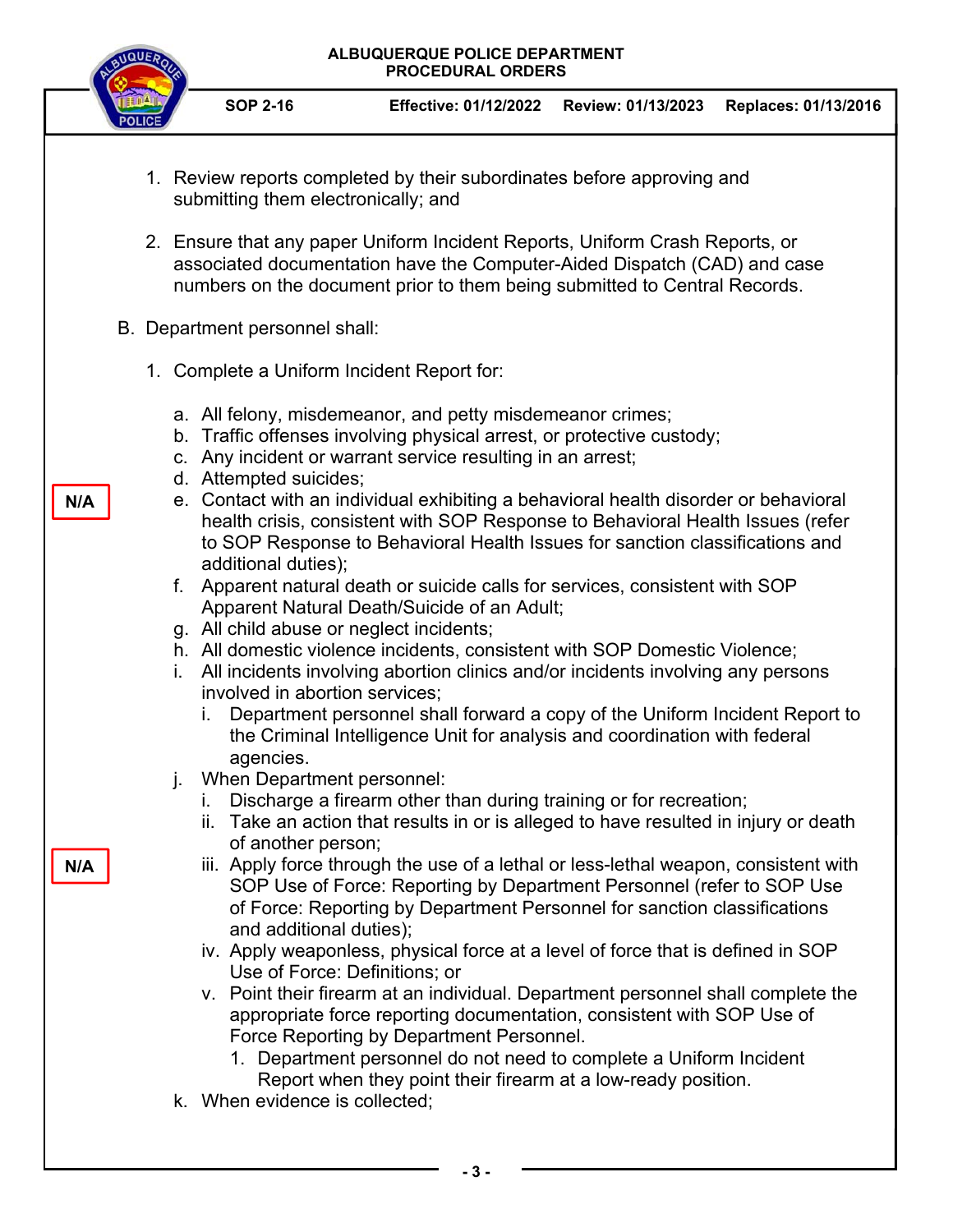| ALBUQUERQUE POLICE DEPARTMENT<br><b>PROCEDURAL ORDERS</b> |                                                                                                                                                                                                                                                                                                                                                                                                                                                                                                                                                                                                                                                                                                                                                                                                                                                                                                                                                                                                                                                                                                                                                                                                       |  |  |  |
|-----------------------------------------------------------|-------------------------------------------------------------------------------------------------------------------------------------------------------------------------------------------------------------------------------------------------------------------------------------------------------------------------------------------------------------------------------------------------------------------------------------------------------------------------------------------------------------------------------------------------------------------------------------------------------------------------------------------------------------------------------------------------------------------------------------------------------------------------------------------------------------------------------------------------------------------------------------------------------------------------------------------------------------------------------------------------------------------------------------------------------------------------------------------------------------------------------------------------------------------------------------------------------|--|--|--|
|                                                           | <b>SOP 2-16</b><br><b>Effective: 01/12/2022</b><br>Review: 01/13/2023<br>Replaces: 01/13/2016                                                                                                                                                                                                                                                                                                                                                                                                                                                                                                                                                                                                                                                                                                                                                                                                                                                                                                                                                                                                                                                                                                         |  |  |  |
| N/A                                                       | Department personnel shall include the circumstances by which the property<br>i.<br>came into the agency's possession and describe each item of property<br>collected.<br>Any incident where a community member requests an officer to complete a<br>L.<br>Uniform Incident Report unless otherwise directed by an on-duty supervisor;<br>and<br>In cases where an on-duty supervisor determines a report is unnecessary,<br>İ.<br>the on-duty supervisor shall ensure that the decision is documented in the<br>CAD.<br>ii. The community member may be referred to the Telephone Reporting Unit<br>(TRU) when they do not have valid follow-up information, such as a name,<br>date of birth, address, or complete license plate information, consistent with<br>SOP Telephone Reporting Unit (TRU).<br>iii. The calling party shall not be referred to TRU personnel in order to request<br>or obtain a copy of a report.<br>m. When directed to do so by a Department supervisor.<br>2. Complete a Uniform Crash Report for traffic crashes, consistent with SOP<br>Response to Traffic Crashes (refer to SOP Response to Traffic Crashes for<br>sanction classifications and additional duties); |  |  |  |
|                                                           | 3. Only submit photocopies to Central Records if they are documents that are<br>generated outside the Department (e.g., bank records, receipts, etc.); and<br>4. Ensure that the primary officer on the call for service completes the Uniform                                                                                                                                                                                                                                                                                                                                                                                                                                                                                                                                                                                                                                                                                                                                                                                                                                                                                                                                                        |  |  |  |
|                                                           | Incident Report, or Uniform Crash Report, unless otherwise noted in Department<br>policy.                                                                                                                                                                                                                                                                                                                                                                                                                                                                                                                                                                                                                                                                                                                                                                                                                                                                                                                                                                                                                                                                                                             |  |  |  |
|                                                           | C. Timeliness of Reports                                                                                                                                                                                                                                                                                                                                                                                                                                                                                                                                                                                                                                                                                                                                                                                                                                                                                                                                                                                                                                                                                                                                                                              |  |  |  |
|                                                           | 1. Department personnel shall submit Uniform Incident Reports, Uniform Crash<br>Reports, Supplemental Reports, and any related documents (e.g., bank records,<br>receipts, etc.) before the end of their shift, except at the direction of a supervisor.                                                                                                                                                                                                                                                                                                                                                                                                                                                                                                                                                                                                                                                                                                                                                                                                                                                                                                                                              |  |  |  |
|                                                           | 2. The supervisor shall complete the review/approve of all reports within five (5) days<br>of when they were submitted, except at the direction of their supervisor.                                                                                                                                                                                                                                                                                                                                                                                                                                                                                                                                                                                                                                                                                                                                                                                                                                                                                                                                                                                                                                  |  |  |  |
|                                                           | 3. Felony reports and reports when an arrest is made shall be approved prior to the<br>end of shift.                                                                                                                                                                                                                                                                                                                                                                                                                                                                                                                                                                                                                                                                                                                                                                                                                                                                                                                                                                                                                                                                                                  |  |  |  |
|                                                           | a. If a supervisor is unable to review or approve the reports within five (5) days,<br>they shall notify their immediate supervisor if they are unable to meet the<br>deadline.                                                                                                                                                                                                                                                                                                                                                                                                                                                                                                                                                                                                                                                                                                                                                                                                                                                                                                                                                                                                                       |  |  |  |

**- 4 -**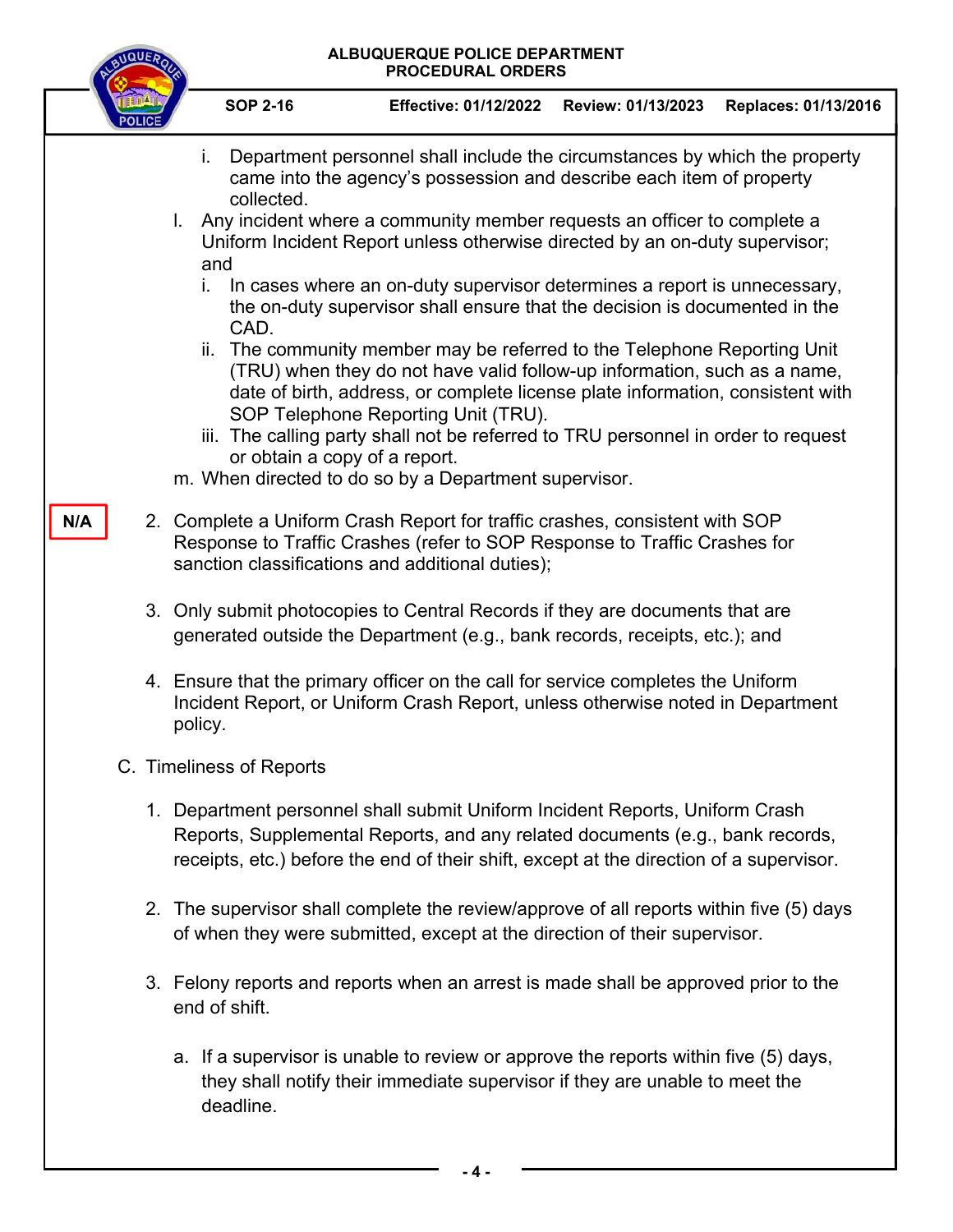**ALBUQUERQUE POLICE DEPARTMENT PROCEDURAL ORDERS** 



**SOP 2-16 Effective: 01/12/2022 Review: 01/13/2023 Replaces: 01/13/2016** 

- D. NCIC Entries
	- 1. Department personnel shall contact the NCIC Unit to request an NCIC entry for cases involving:
		- a. Auto theft;
		- b. Missing persons;
		- c. Stolen property; and
		- d. Stolen vehicles parts.
	- 2. Department personnel shall complete a Uniform Incident Report or Supplemental Report for all NCIC entries.
- E. Corrections or Changes to Reports
	- 1. Department personnel shall check the Department's records management system at least once a day while on normal working hours to verify whether Central Records rejected any reports for corrections and resubmission.
	- 2. Department personnel shall not alter Uniform Incident Reports or Uniform Crash Reports after they have been approved by a supervisor.
		- a. Only Department personnel who completed the report may make changes to the report, if their supervisor returns the report for revisions or corrections.
		- b. Department personnel who need to make changes and/or corrections to a report after it has been finalized through Central Record's validation process shall submit a Supplemental Report(s).
	- 3. In cases where a Department employee's report does not contain adequate information, National Incident-Based Reporting System (NIBRS) Unit personnel shall reject the report and return it to the employee who originally submitted the report for corrections.
	- 4. Department personnel shall contact the Records Division supervisor prior to going on any extended leave, including, but not limited to, Administrative Leave, Military Leave and leave taken under the Family Medical Leave Act (FMLA) to ensure that they have no outstanding reports.
- F. Reports of Alleged Officer Misconduct While On-Duty
	- 1. Department personnel shall not write a Uniform Incident Report on Department personnel for alleged policy violation while on-duty, either by community member request or on their own initiative.